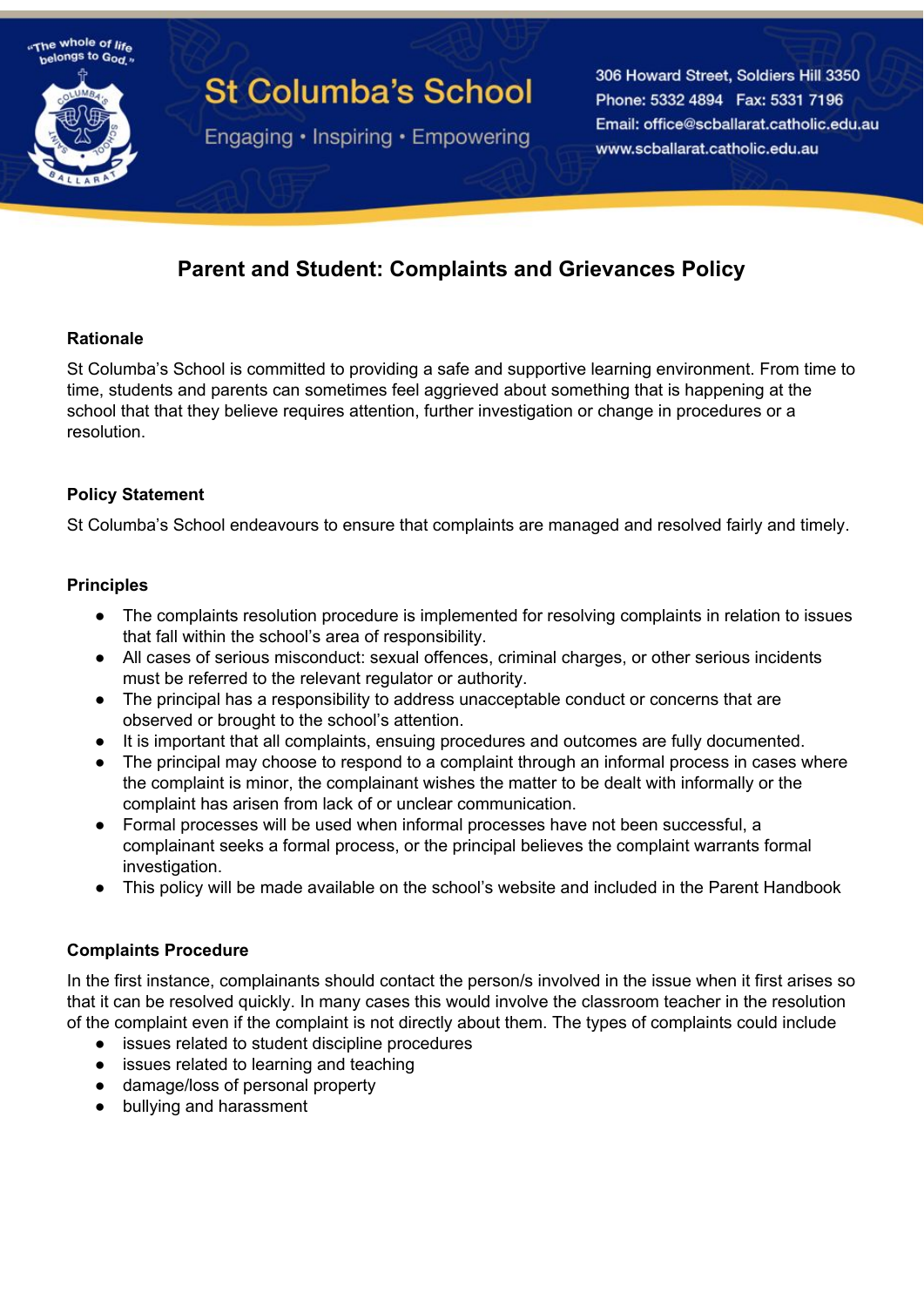#### **Concerns about your child could be addressed by:**

- 1. writing a note to the relevant teacher outlining your concerns and provide a contact number if the teacher needs to contact you for further information or follow up. This will usually be outside of classroom times.
- 2. making an appointment to speak on the phone or in person with the teacher, ensuring that you inform the school about the issue you wish to discuss. It is important to remember that teachers cannot always meet with you just before and after class times due to other responsibilities and meetings
- 3. arranging a meeting time or phone call through the school office (this is more convenient for both you and your child's teacher and does not interrupt teachers during the time they need to be with their students).

The teacher, together with any others who may be involved such as another classroom teacher, should be given a reasonable amount of time to take the steps required to resolve or address your concerns. Remember, it may not always be possible to resolve an issue to your complete satisfaction.

If the matter is urgent and the teacher is not available then contact the School Office to arrange for a member of the Leadership Team or other suitable staff member to either meet or contact you.

#### **Concerns to be Raised with the Principal**

Most concerns are resolved by discussing the issue with the relevant person. However, if the issue remains unresolved you can then ask to see the principal.

To do this, you will need to request an appointment through the school office. Please note that:

- the principal may ask another senior staff member to speak with you on their behalf
- if a teacher is going to be present at the meeting it is more likely to occur outside of classroom hours.

If your concern is related to issues of school policy, these should be raised more formally (in writing) with the principal.

If the complainant after meeting with the principal believes that the school has not listened to their concerns or followed school processes then the complainant can take the issue to the school governing authority or Catholic Education Office Ballarat. It is important to note that the school will make decisions that are not always accepted by all the school community.

# **Maintaining a Safe Environment**

At any stage in the complaint process, staff have the right to feel safe. Aggressive or abusive behaviour will not be tolerated. In such instances, the staff member will end the meeting and refer the matter to the principal and the occupational health and safety officer.

If the complainant feels unsafe, they should end the meeting and refer the matter to the principal. In the case of it being the principal, then the complainant should contact the governing authority.

# **Making, Receiving and Investigating Complaints**

At St Columba's School, all staff are expected to:

- listen carefully and deal calmly and respectfully with complaints
- document the complaint, actions taken and outcomes